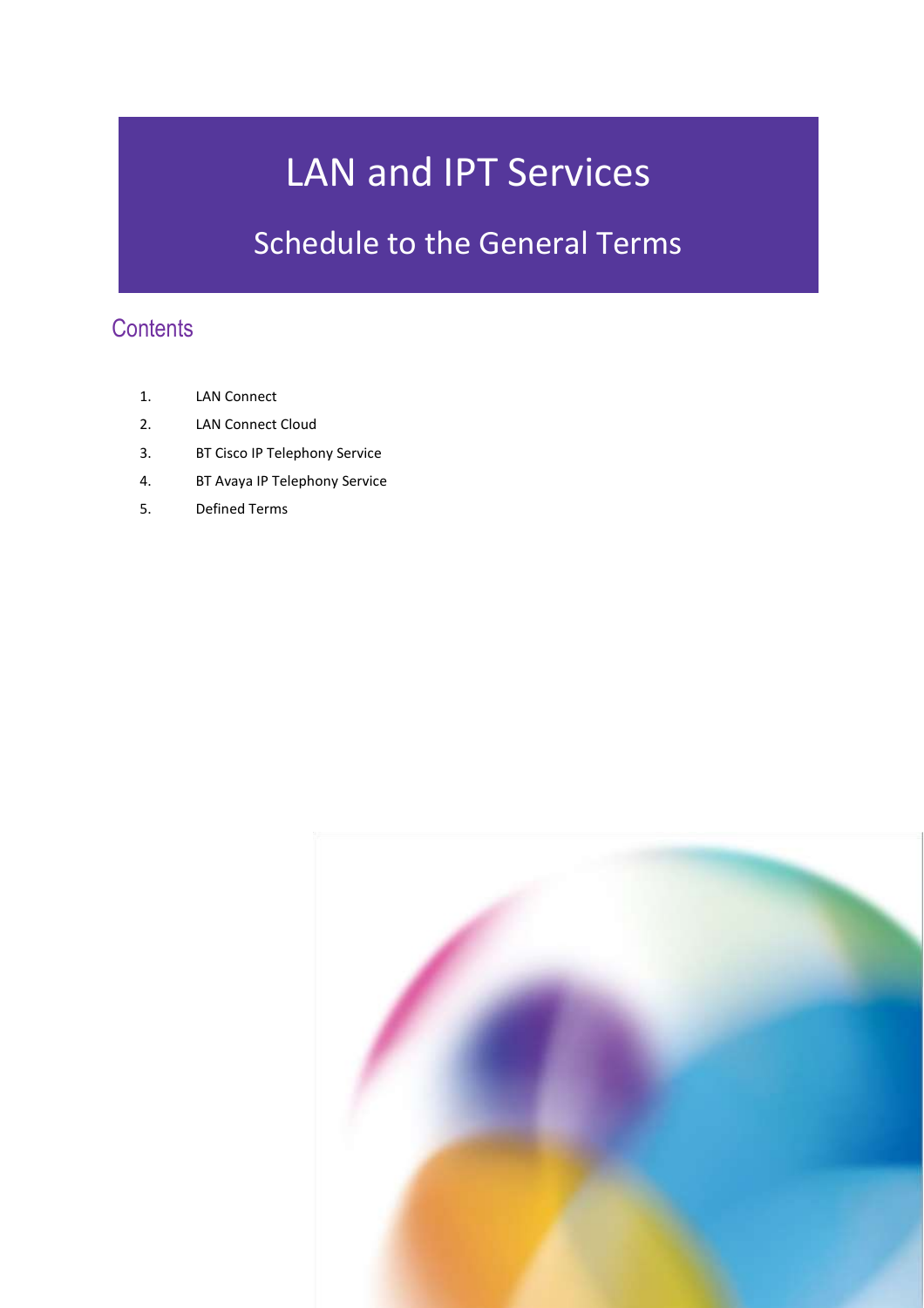

#### **LAN and IPT**

Where the Customer selects an option from LAN, IPT and Applications as detailed in the Order Form, the following additional conditions shall apply:

#### **1. LAN Connect**

- 1.1 Service Overview
	- 1.1.1 LAN Connect is a modular managed service comprising the supply, installation and support of IP Telephony (that is voice communications carried on an IP network) and LAN (Local Area Network) equipment and related services.
	- 1.1.2 LAN Connect offers wired and/or wireless options.
	- 1.1.3 BT will supply and install Purchased Equipment as outlined in the Equipment Schedule and provide associated management and support services.
	- 1.1.4 The LAN Connect wireless LAN Purchased Equipment consists of a combination of Wireless LAN Access Points and Wireless LAN Controllers.
	- 1.1.5 The LAN Connect Service includes as standard the following components: Purchased Equipment, Provision options, Maintenance, Rapid Diagnostics Service or Standard or Enhanced Incident Management and Service Level options.
	- 1.1.6 Additional optional Services are also available, these include: Proactive Fault Management, Configuration management, Performance reporting, Customer Service Management and Professional Services.
- 1.2 Service Management Boundary
	- 1.2.1 BT will provide and manage the LAN Services up to the port level of the LAN media and will not extend beyond the interface on the hub, switch or router or LAN interface of the hubs, switches and/or routers. ("**Service Management Boundary**").

#### **2. LAN Connect Cloud**

- 2.1 Service Summary
- 2.1.1 BT will provide to the Customer a LAN Connect Cloud Service, comprised of:
- (a) All of the service standard components set out in paragraph [2.2](#page-2-0) as set out in the Order Form; and
- (b) Any of the service options set out in paragraph [2.3](#page-3-0) that are selected by the Customer as set out in the Order Form (the "Service").
- <span id="page-1-0"></span>2.1.2 LAN Connect Cloud is a cloud controlled wireless LAN and networking Service which provides:
- (a) Customers with visibility and, where permitted, control of network Users, their User Devices, and their applications via a Dashboard; and
- (b) Users with wireless access to the Customer's LAN and connected WAN.
- 2.1.3 BT will design and configure the Service in accordance with the details set out in the Order.
- 2.1.4 BT will provide to the Customer the following management services as standard : Project Management with BT Desk Based Project Manager, Standard Care Maintenance, Rapid Faults Diagnostics, On-time Delivery, Service Availability Tier 2, Repair SLA and if recommended by BT, a Radio Frequency Survey per Site.
- 2.1.5 BT may provide the option for Customers to self install the LAN Connect Cloud CPE.
- (a) This option will only apply when BT provides LAN Connect Cloud CPE and will not apply to any other CPE BT provides under this Contract.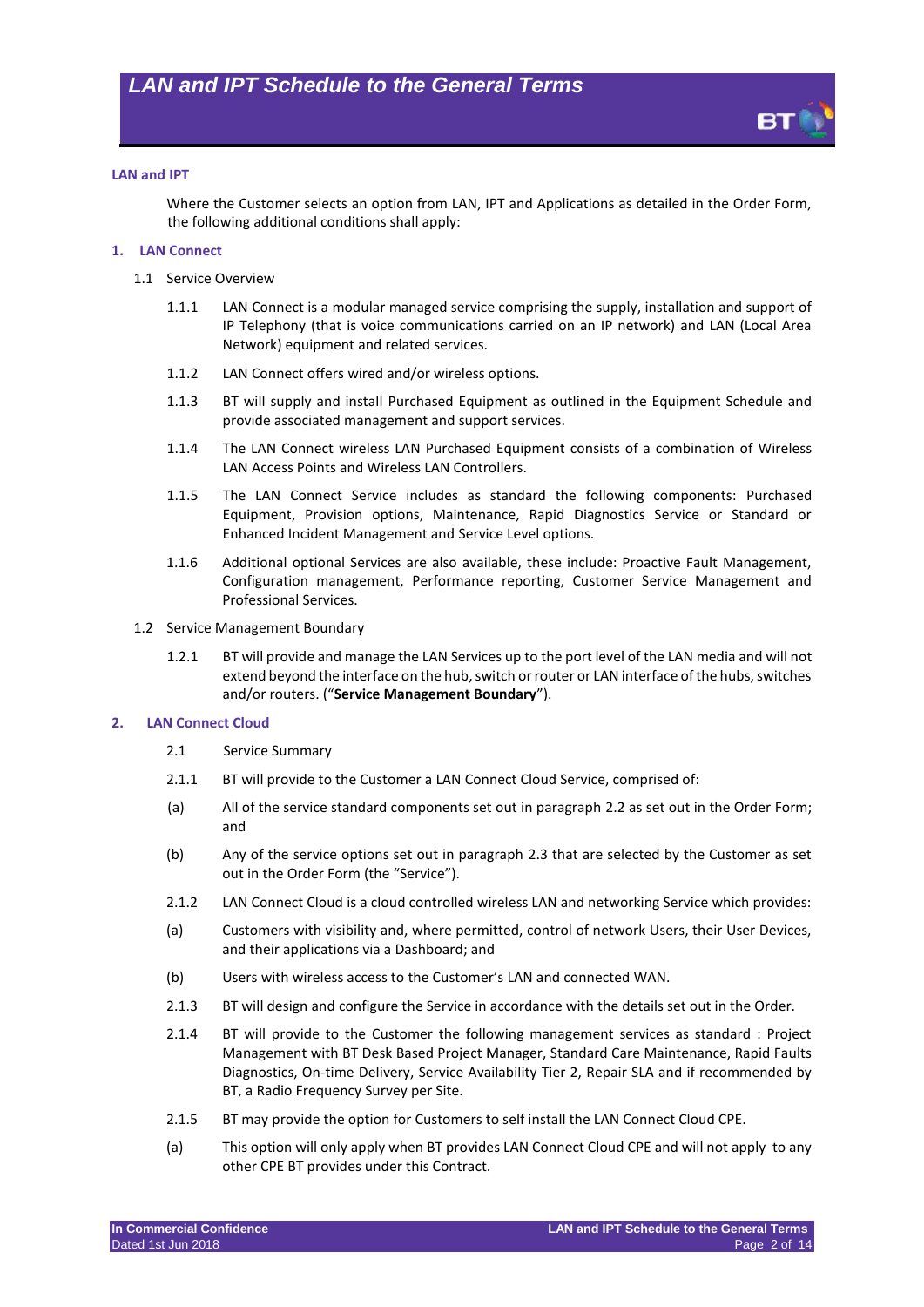- (b) BT will be responsible for configuring any LAN Connect Cloud CPE provided as part of the Service.
- 2.1.6 BT may also provide to the Customer the following additional services subject to additional Charges: Face to Face Project Manager, Simple Service Requests, Customer Service Management, Professional Services, Standard Incident Management and taking over the management and maintenance of Customer Existing Equipment.
- 2.1.7 BT will charge the Customer for any capacity upgrades and such Charges will be agreed in writing prior to implementation of the upgrades.
- <span id="page-2-0"></span>2.2 Service Standard Components

BT will provide to the Customer all of the following service standard components in accordance with the details set out in any applicable Order:

- 2.2.1 Access Points
	- (a) BT will provide Access Points that will serve as the connection point between the User Device and wired network. The Customer's Users must be within radio range of an Access Point to enable wireless access to the Customer's LAN.
	- (b) The Access Points will establish secure connectivity with the LAN Connect Cloud Controller via the Internet. The Customer will ensure the Access Points are able to communicate with the LAN Connect Cloud Controller in accordance with the instructions provided by BT.
- 2.2.2 LAN Connect Cloud Controller
	- (a) BT will provide a LAN Connect Cloud Controller which is a centralised management and control infrastructure that provides visibility of the Customer's Network and is an interface for all configuration activities.
	- (b) The LAN Connect Cloud CPE will use a secure Internet connection to communicate with the LAN Connect Cloud Controller. The connection will be "out of band", which means any management traffic is separate from any Customer Traffic. Management traffic may include authentication data depending upon the options selected by the Customer.
	- (c) The Customer will not transmit Customer traffic through the LAN Connect Cloud Controller.
- 2.2.3 Dashboard
	- (a) BT will provide access to a Dashboard that will provide read only visibility of the Customer Network (including visibility of network users, their devices and the applications they are using) and an interface for permitted configuration activities.
	- (b) The Customer may carry out the following activities via the Dashboard:
		- (i) run real time web based diagnostics;
		- (ii) view reports;
		- (iii) access detailed analytics;
		- (iv) monitor the Service; and
		- (v) permit visitor access (Guest Access).
	- (c) BT will provide management information and Service reports that will be limited to the reporting available via the Dashboard.
- 2.2.4 Licences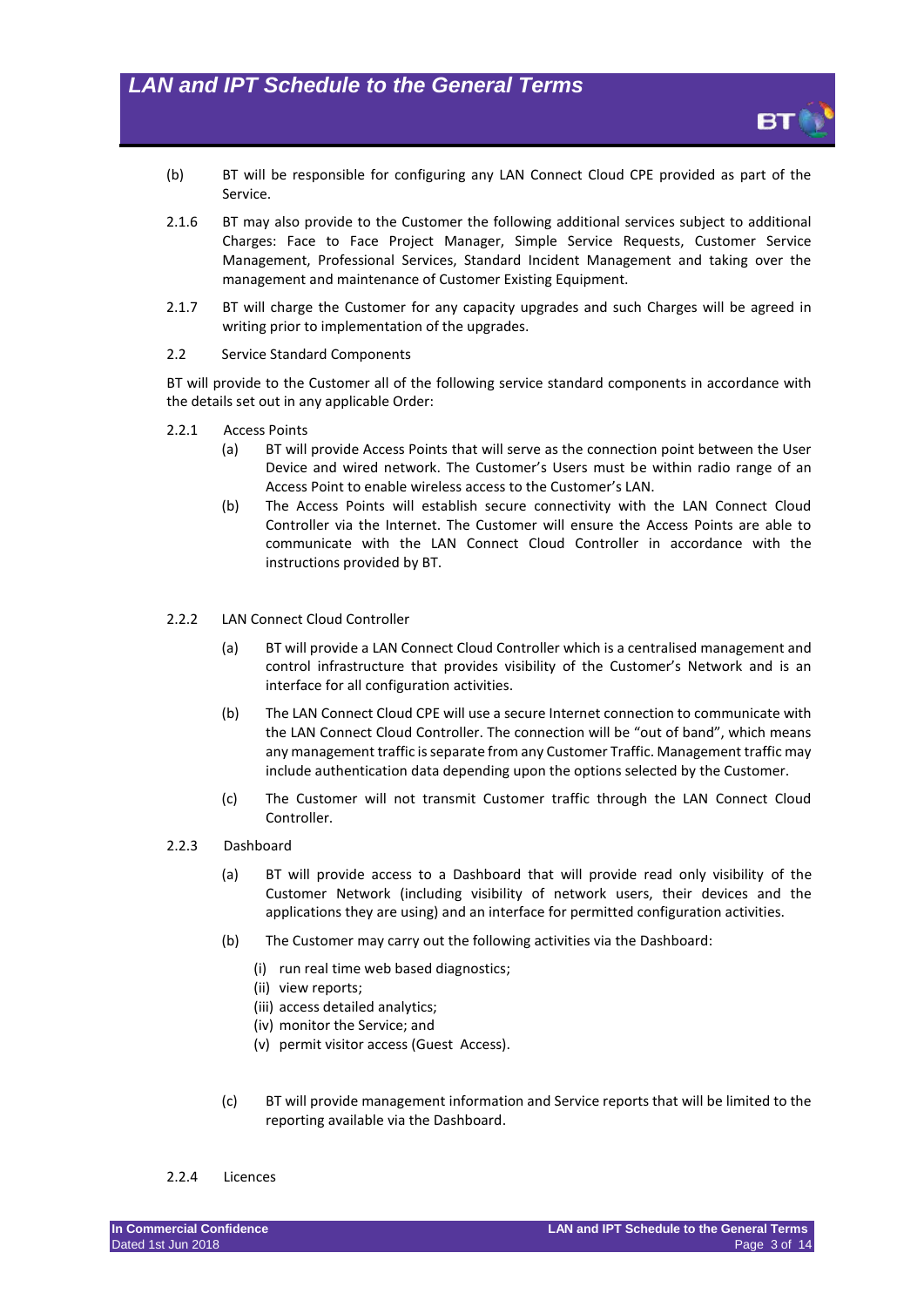- (a) BT will provide a licence with all LAN Connect Cloud CPE provided as part of the Service. The LAN Connect Cloud CPE will only operate once BT registers the licence with the LAN Connect Cloud Controller.
- (b) If the Customer elects to purchase additional licences during the Contract, BT will notify the Customer of any additional charges and extend the licence renewal date for all User **Devices**
- (c) The Customer may purchase a licence renewal from BT. If a Customer chooses not to renew a licence the Customer will no longer be able to use the User Device associated with the licence.
- (d) The Customer will terminate the Services associated with a licence including any management services if it does not intend to renew a licence, in accordance with paragraph 12 (Service Amendment) of the MSfBT Schedule and paragraph 17 (Termination for Convenience) of the General Terms.
- (e) BT will notify the Customer of the expiry date of licences via the Dashboard.

#### <span id="page-3-0"></span>2.3 Service Options

BT will provide to the Customer any of the following optional Services that are set out in any applicable Order and in accordance with the details set out in that Order:

- 2.3.1 LAN Switches
	- (a) If selected by the Customer, BT will provide LAN Switches that provide onward connectivity to Host Services and necessary power for Access Points to operate.
	- (b) LAN Switches will establish secure connectivity with the LAN Connect Cloud Controller via the Internet. The Customer will ensure the LAN Switches are able to communicate with the LAN Connect Cloud Controller in accordance with the instructions provided by BT.
- 2.3.2 Security Devices
	- (a) If selected by the Customer, BT will provide Security Devices that include Firewalls which control incoming and outgoing network traffic. The Security Devices will establish secure connectivity with the LAN Connect Cloud Controller via the Internet.
	- (b) The Customer will ensure the Security Devices are able to communicate with the LAN Connect Cloud Controller in accordance with the instructions provided by BT.
	- (c) Each Security Device will support Stateful Firewalls and Integrated Intrusion Prevention (IPS) to secure networks.
	- (d) The Customer will have visibility over each Security Device via the Dashboard.
- 2.4 Associated Services and Third Parties
	- 2.4.1 Guest Access
		- (a) BT will provide Guest Access that provides authorised Users access to a Customer's Wireless LAN to enable connection to the Internet. Guest Access will be subject to Guest Access terms and conditions and BT Wi-Fi or Internet Connect terms and conditions depending on the access product the Customer selects.
	- 2.4.2 Digital Certificates
		- (a) BT will provide Digital Certificates that authenticate User Devices connecting to the Customer's network and corporate network resources.
		- (b) BT will issue, authenticate and manage Digital Certificates.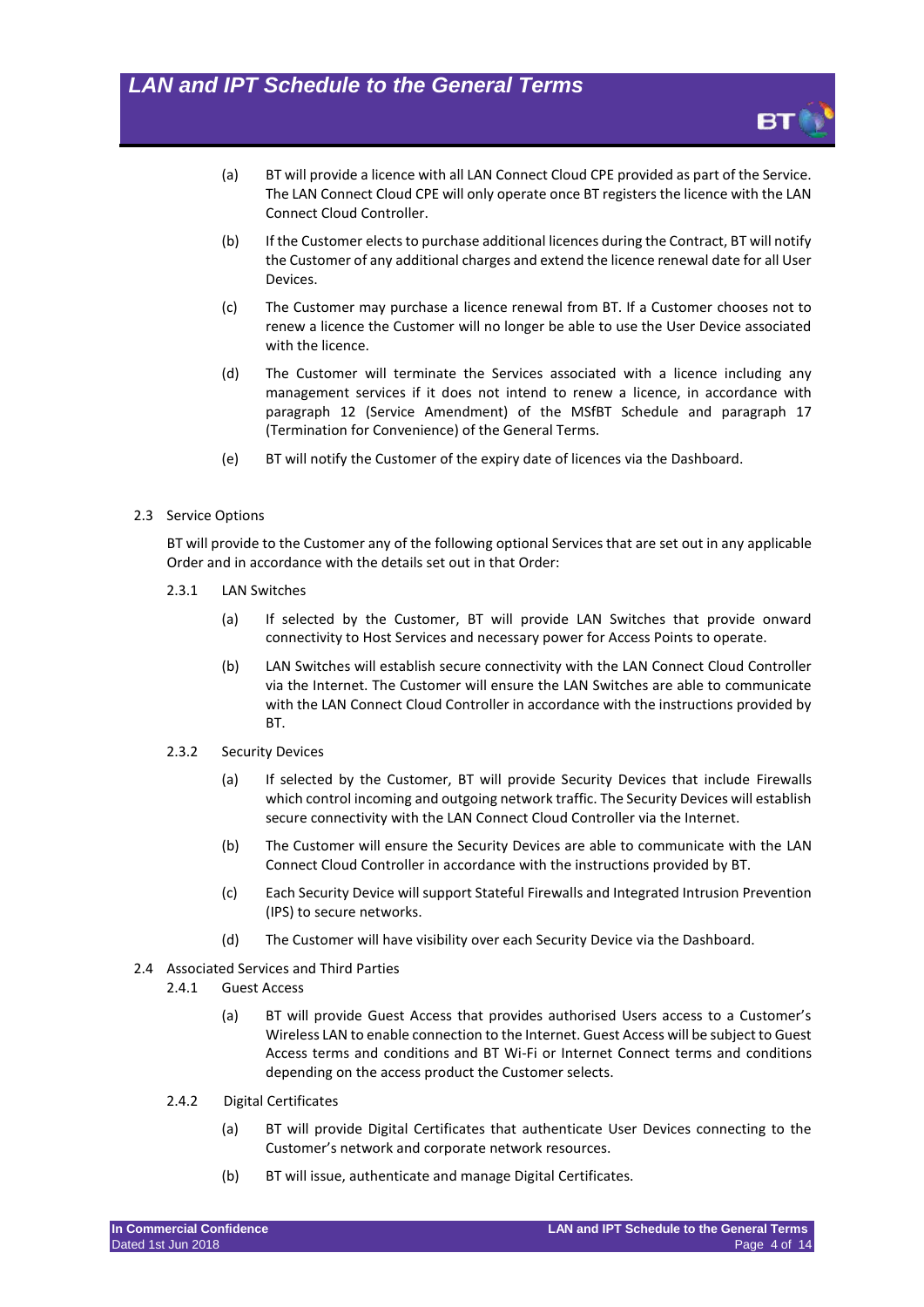

- (c) BT will issue Digital Certificates for a maximum duration of 1 year.
- (d) The Customer will renew Digital Certificates before expiry.
- (e) BT will revoke Digital Certificates if User Device access is no longer required.
- (f) The Customer will provide BT with a list of User Devices with preferred User names and password keys.
- 2.4.3 Customer Equipment
	- (a) The Customer may request BT to take over the management and maintenance of the Customer's existing cloud managed WLAN equipment. This will be subject to the Customers Existing Equipment terms and conditions set out in the Equipment Schedule.
	- (b) The Customer will have the following services in place that will connect to the Service and are necessary for the Service to function and will ensure that these services meet the minimum technical requirements specified by BT.
		- (i) Internet Connection

The Customer will provide an Internet connection in order to use the Service. The Internet connection may be BT provided Internet or Customer provided Internet.

The Customer will ensure all Firewall rules permit the LAN Connect Cloud CPE to connect to the Internet.

(ii) Power over Ethernet (PoE)

The Customer will be responsible for providing suitable PoE which conforms to IEEE 802.3af / 802.3at, where BT is not providing PoE for User Devices.

#### 2.5 LAN Connect Cloud Features

- 2.5.1 BT's suppliers may introduce new LAN Connect Cloud features from time to time, that will be available to all Customers with suitable LAN Connect Cloud CPE. BT will automatically accept these new features on behalf of the Customer.
- 2.5.2 The Customer may be required to restart any dependent User Devices to ensure continuity of Service will be maintained when BT introduces new features. The Customer may lose Service if a User Device is not restarted when required.
- 2.6 Data
	- 2.6.1 The Customer acknowledges that by using the Service they may collect data from User Devices that connect to their LAN. This may result in the transfer of data to BT and/or its suppliers for processing and storage, including data that may be classed as Personal Data (collectively, "Customer Data").
	- 2.6.2 The Customer will obtain any necessary consent from their Users regarding collection, processing, and storage of Customer Data.
	- 2.6.3 BT and/or its suppliers may process and store User Device Information on the Customer's behalf so the Customer may monitor the use and performance of their LAN and exercise control (such as network traffic shaping) over traffic passing over their LAN.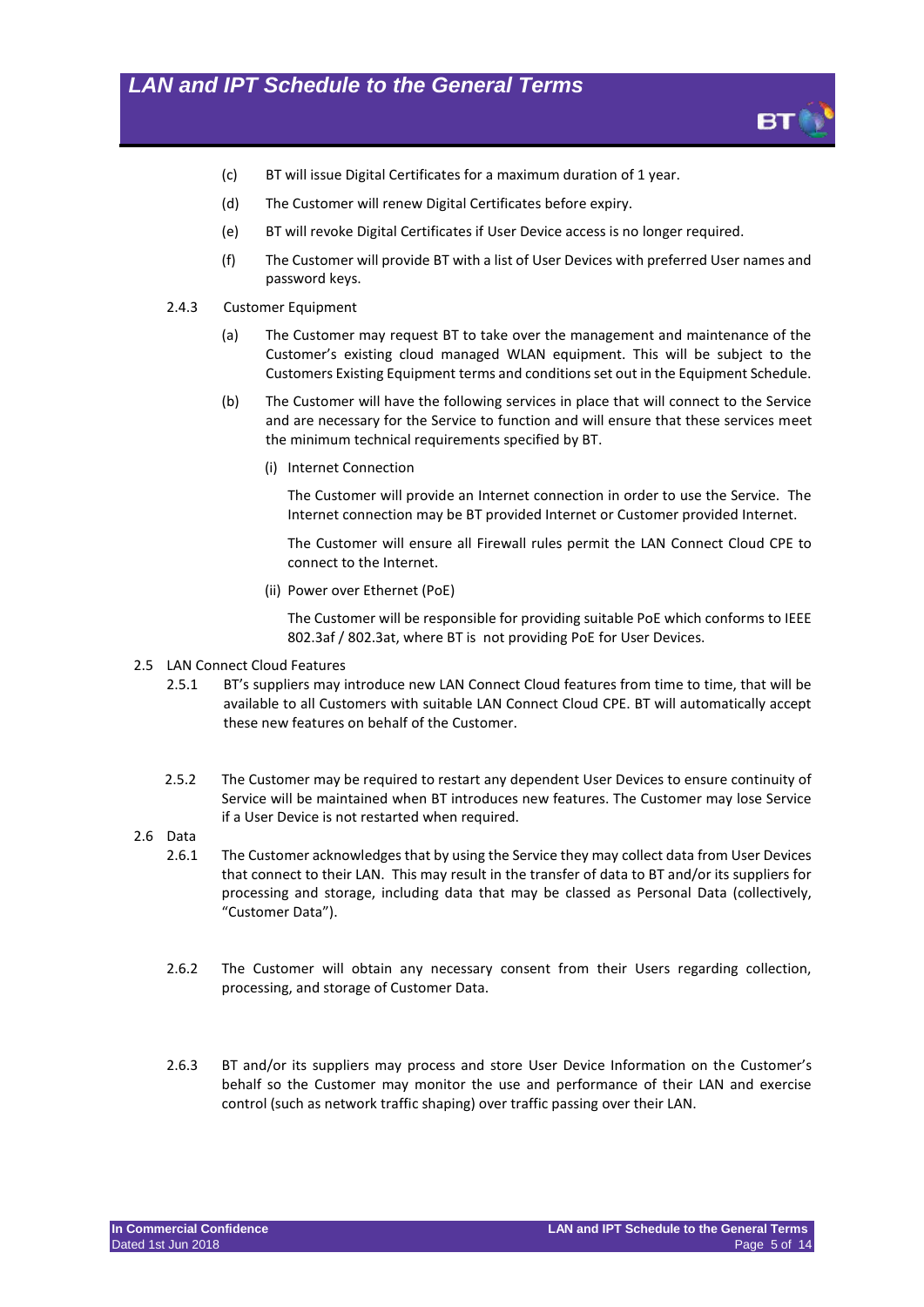2.6.4 The Service will enable Customers to collect MAC addresses from Wi-Fi enabled Devices that are within range of their wireless LAN. BT and/or its suppliers will not store these MAC addresses on its servers, except in a de-identified form, unless a User consciously decides to connect their Device to an Access Point. The Customer will not store these MAC addresses on its LAN CPE and/or servers, except in a de-identified form. The Customer is solely responsible for the configuration of their Access Points for the transfer of MAC addresses to their LAN CPE and/or Servers and for what happens to the MAC addresses following such transfer.

#### **3. BT Cisco IP Telephony Service (Marketed as One Enterprise Cisco)**

#### 3.1 Service Overview

- 3.1.1 The Service enables the processing, switching and transmission of voice, video and data traffic using open standard Internet Protocol technology. This is achieved by means of a variety of software applications and their associated hardware platforms including servers, routers and gateways. The Service must be connected to a LAN in order to connect to end points at the Customer's Site and may be linked to both the Customer's WAN for connectivity to other Sites and to the PSTN. The Service can support a range of IP and analogue end points including IP phones, soft phones, wireless phones, mobile phone clients and fax machines. The Service can be integrated with a range of IP.
- 3.1.2 The Service includes applications to deliver unified communications functionality including but not limited to voice mail, unified messaging, conferencing, contact centre, mobility, presence and voice recording. The Service is a managed Service which uses a remote management link to connect the Service to BT's network management centre and offers a range of additional Services as outlined below to meet the Customer's requirements.
- 3.1.3 The Service is only available to Customers that have selected Purchased Equipment, a maintenance option of Business Care or Business Premium Care, Project Management with BT Face to Face Project Manager, Rapid Diagnostics Service, or Standard or Enhanced Incident Management. The Service will also include the On Time Delivery Service Level.
- 3.1.4 Additional optional Services are available. These include Enhanced Fault Management options, Configuration Management options, Performance Reporting, additional Service Level options, Customer Service Management and Professional Services.
- 3.1.5 The Services selected by the Customer are detailed in the Order Form. Changes to these may be initiated by the Customer during the life of this Contract via the change control process detailed in the Customer Handbook.
- 3.1.6 BT does not guarantee and accepts no liability for the quality of any IP Telephony voice calls which are made across any network which is not enabled to carry Class of Service 1 data from the CoS 3 Model or Expedite Forwarding from the DSCP CoS Model.

#### 3.2 Service Management Boundary

3.4.2 BT will provide and manage IPT Services up to the router or server upon which the IP Telephony solution resides and which is connected to BT's remote management interface. BT's responsibility does not extend to Site wiring, telephone handsets (or other call terminating/receiving devices), WAN or LAN. ("Service Management Boundary")

#### 3.3 Service Components

The Service includes a choice of four Service components which offer the core call control and processing functionality with which optional applications may be integrated. The Customer must select at least one of the following four Service components:

3.3.1 Cisco Unified Communications Manager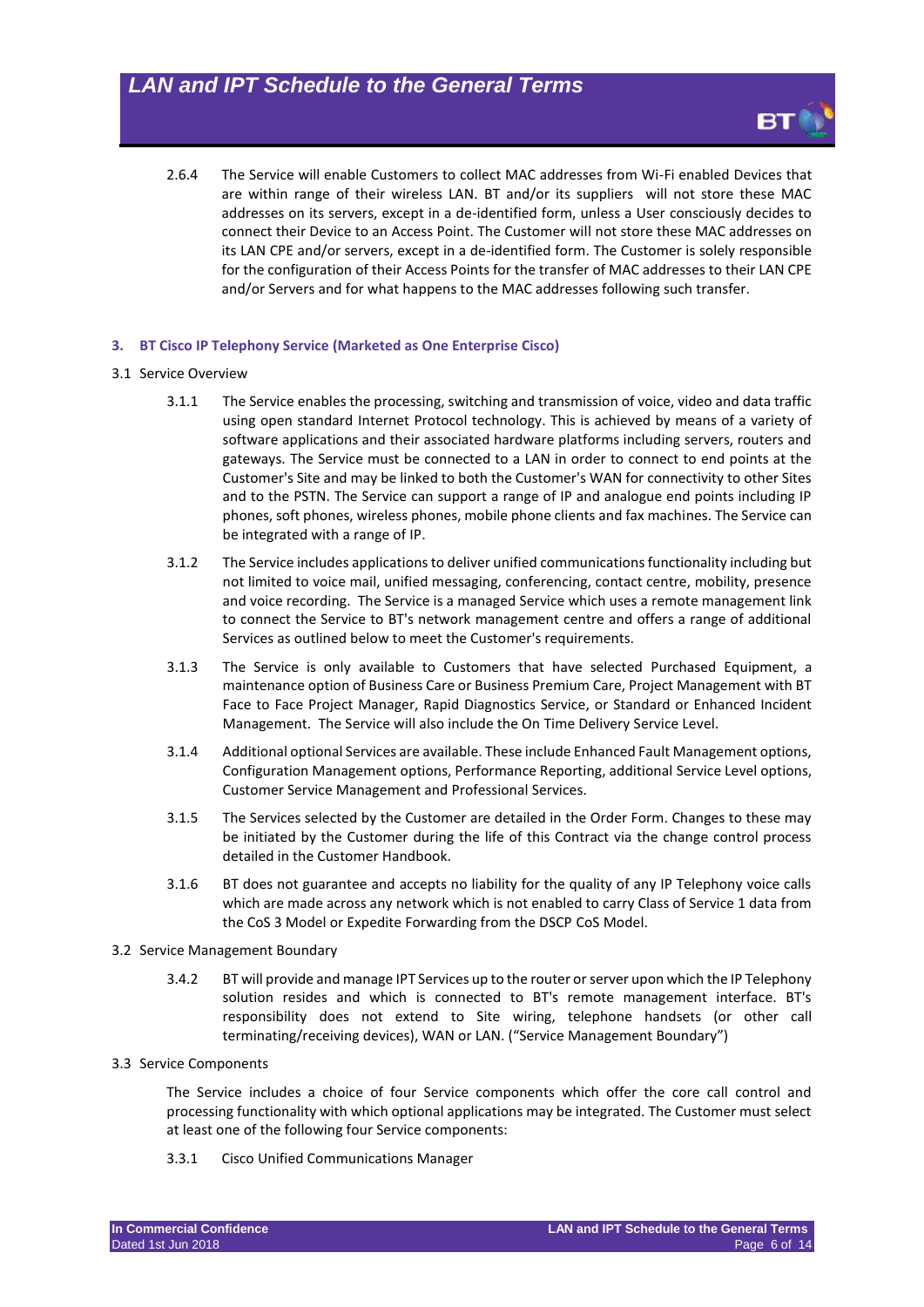

Cisco Unified Communications Manager (CUCM) is a server based IP-PBX using Linux OS and provides call control and voice application features for enterprise networks. It supports Cisco IP end points using Skinny Client Control Protocol (SCCP) and Session Initiation Protocol (SIP) and can be integrated with other UC applications to deliver additional functionality including voicemail, unified messaging, contact centre, conferencing and mobility.

3.3.2 Cisco Unified Communications Manager Business Edition

Cisco Unified Communications Manager Business Edition (CUCMBE) is a scaled down version of CUCM which is offered as an integrated all in one system on a single server. CUCMBE can be integrated with the full range of IP endpoints and UC applications to deliver additional functionality including voicemail, unified messaging, contact centre, conferencing and mobility.

3.3.3 Cisco Unified Communications Manager Express

Cisco Unified Communications Manager Express (CUCME) is an IOS based IP-PBX providing call control and voice application features. It supports Cisco IP end points using Skinny Client Control Protocol (SCCP) and Session Initiation Protocol (SIP) and can support traditional PSTN connectivity options using both digital and analogue lines. CUCME can also provide integrations with TAPI clients, has a basic automatic call distribution application option and can provide an integrated auto attendant, voicemail and interactive voice response systems.

3.4 Service Features

The Service components outlined above can be integrated with other applications to offer a range of features and functionality that can be combined in different ways to meet varying requirements. The available features, functionality and permissible combinations are as specified by BT from time to time. The following key features are available, however, the Service as supplied may not include all this functionality.

3.4.1 Messaging

Messaging can be provided under 2 options:

- a) Voice Mail
- b) Unified Messaging

The Voice Mail option:

- a) Enables Users to pre-record different greetings for unanswered calls;
- b) Enables Users to retrieve and manage their voice messages, from several different media e.g. telephone, XML application, IP Phone or a mobile phone;
- c) Enables Users to configure call handling rules to direct incoming calls to the most appropriate location such as their IP phone, mobile phone or voice mail; and
- d) Enables the User to configure multiple auto attendants to appropriately welcome incoming calls and direct callers to the appropriate department.

The Unified Messaging option includes all the voice mail options above and:

- a) Enables the User to deliver, store and access voicemail and faxes within their e-mail inbox. This includes management of voicemails from the desktop, e.g. playback (via PC/laptop sound card), forwarding and deletion. It also enables Users to have access to their regular text based email messages from their phones with the text to speech functionality; and
- b) Faxes can also be sent/received, viewed, printed and deleted directly from the User's email client. Where Fax services are provided by a Third Party BT cannot guarantee features and functionality. The Customer will be responsible for working with their supplier where any issues occur with Fax Server.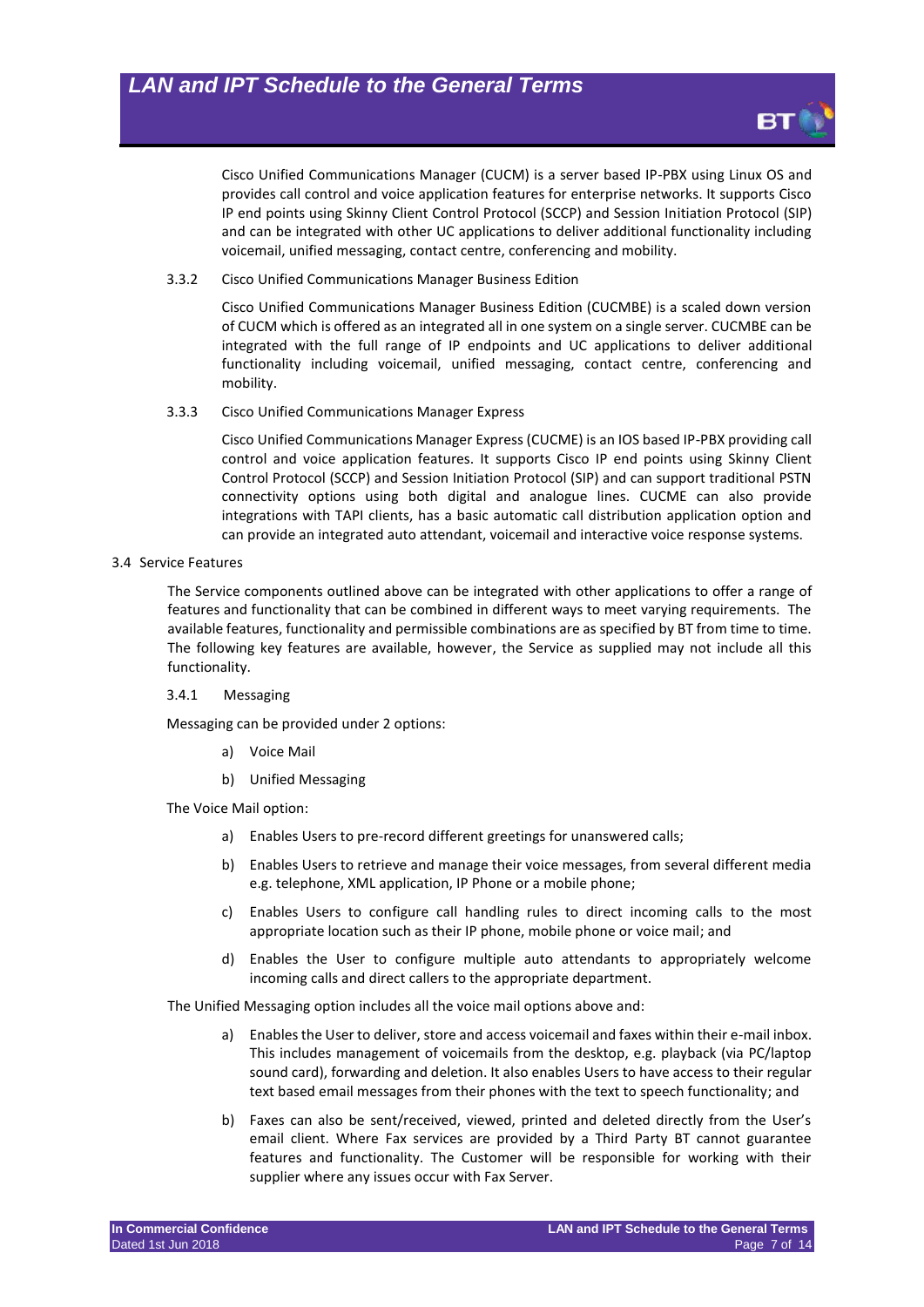

#### 3.4.2 Presence

Presence enables the User to see other Users' status (e.g. on a phone call, in a meeting, away, available).

Presence provides the following:

- a) Publication of User status User status changes can be published automatically by recognising user keyboard activity, phone use, or device connectivity to the network;
- b) Collection of Users' status the published information is gathered from all the available sources, privacy policies are applied, and then current status is aggregated, synchronized, and stored for use; and
- c) Use of the information desktop applications, calendar applications, and devices can use the user status information to provide real-time updates for the end users to make better communication decisions.

#### 3.4.3 Conferencing

Conferencing includes a range of voice, video and web conferencing capabilities, including the ability to share content and record calls.

#### 3.4.4 Contact Centre

Contact Centre Services provide three primary functions which are interactive voice response (IVR), automatic call distribution (ACD) and computer telephony integration (CTI).

The IVR function provides interaction with callers by way of either dual tone multi frequency (DTMF tones generated by pressing the numbers on a phone's keypad) or speech input.

The ACD function provides the ability to intelligently route and queue calls to agents.

The CTI function provides interaction with other windows-based desktop applications, such as database interrogation. This does not though extend to full CTI with (CRM) systems,

Contact Centre features may include;-

- a) Video based contact centre services.
- b) Web chat and social media integration.
- 3.4.5 Mobility

Where Mobility applications are provided the Service is delivered as a BT managed fixed-mobile convergence Service enabling integration of the enterprise PBX and fixed voice infrastructure with the Users' Mobile Devices. The PBX types supported, Mobile Device models supported and the functionality provided varies according to the specific solution delivered and is dependent upon the Unified Communications applications to be integrated within the overall solution. Mobility Services may be Single Mode, where the voice and data calls are carried over the mobile network only (GSM / GPRS / 3G), or Dual Mode where voice and data may be carried over mobile or Wi-Fi networks depending upon available signal strength. Mobility Services consist of two principal components; a server-based application providing the processing and call routing intelligence and software Mobile Client which provides the end user functionality on the Mobile Device. In order to function, the Mobility Service is dependent upon other elements of the overall IP Service including the enterprise PBX, firewall, Mobile Devices and (for Dual Mode solutions) the Wi-Fi infrastructure.

Mobility applications can deliver the following features (dependent upon specific hardware and software configurations). Not all features will be available on all systems.

a) Call Log Monitoring: enables the User to access desk phone call logs from the Mobile Device so as to be alerted to missed calls on the desk phone.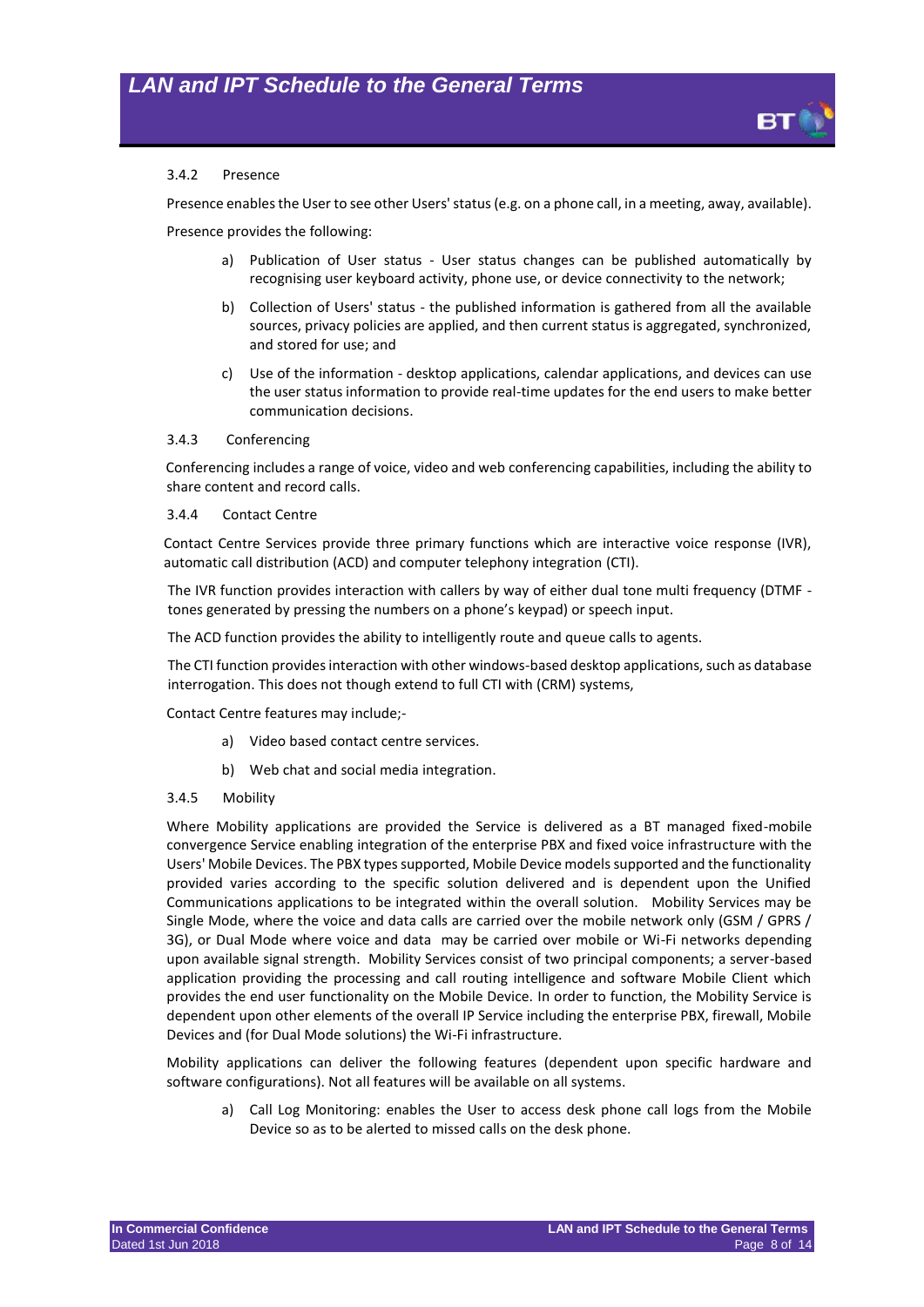

- b) Corporate Directory Access: enables a User to search the corporate Microsoft Active Directory (where available) and personal contacts on Microsoft Exchange and click to call an entry.
- c) Dial Via Office: enables a User to make calls from the Mobile Device via the PBX enabling the Mobile Device number to remain private and moving calls and their associated charges from the mobile network onto the Customer's fixed IP infrastructure.
- d) Single Number Reach: enables the User to be contacted via the office telephone number whether in the office or mobile. Only the office number is presented to a caller so the mobile number need not be disclosed.
- e) Presence: enables a User to manage their own presence status and view the presence status of contacts from the Mobile Device.
- f) Visual Voicemail: enables the User to be alerted to office voicemail messages on the Mobile Device via a visual representation so the User may assess the relative priority of each message.
- g) Secure Messaging: enables a User to exchange secure text messages with other Users.

#### 3.4.5.1 Mobility Customer Responsibilities

It is the Customer's responsibility to download the Mobile Client onto the User's Mobile Device.

The Mobile Devices provided for Users by the Customer will support other Customer provided applications which may require a client download and security settings as defined by the Customer. BT is not responsible for issues arising from interaction between the Mobile Client and other applications/clients co-resident on the Mobile Device.

For Single Mode solutions, the Customer is responsible for provision of suitable Mobile Devices and SIM cards.

For Dual Mode solutions, the Customer is responsible for the supply of suitable Dual Mode Devices and SIM cards.

The Customer is responsible for ensuring that the contract for Mobile services with its MNO is compatible with a fixed-mobile convergence service from BT.

In the event that the changes are made to the Customer's mobile service under the contract with its MNO then any impact upon the Mobility service provided by BT under this Contract attributable to such changes shall incur additional charges to restore the Service.

#### 3.4.5.2 Mobility Service Management Boundary

BT's responsibility for the Mobility Service ends at the Software and server installed at the Customer's Site(s) and any Dual Mode Device(s) provided by BT under this Contract. This includes provisioning, maintenance and management of all elements up to this Service Management Boundary. All Customer supplied applications (including those supplied by the Customer on the Mobile Devices) and services used in conjunction with the Mobility Service are the Customer's responsibility and are outside of the Service Management Boundary.

#### 3.4.6 Voice Recording

Voice Recording features:

- a) Enables conversations between the Customer's representatives and their end customers to be captured as well as corresponding computer desktop activity such as key strokes and data input;
- b) Enables end customer interactions to be recorded;
- c) Enables specific e mail contacts to be recorded and evaluated;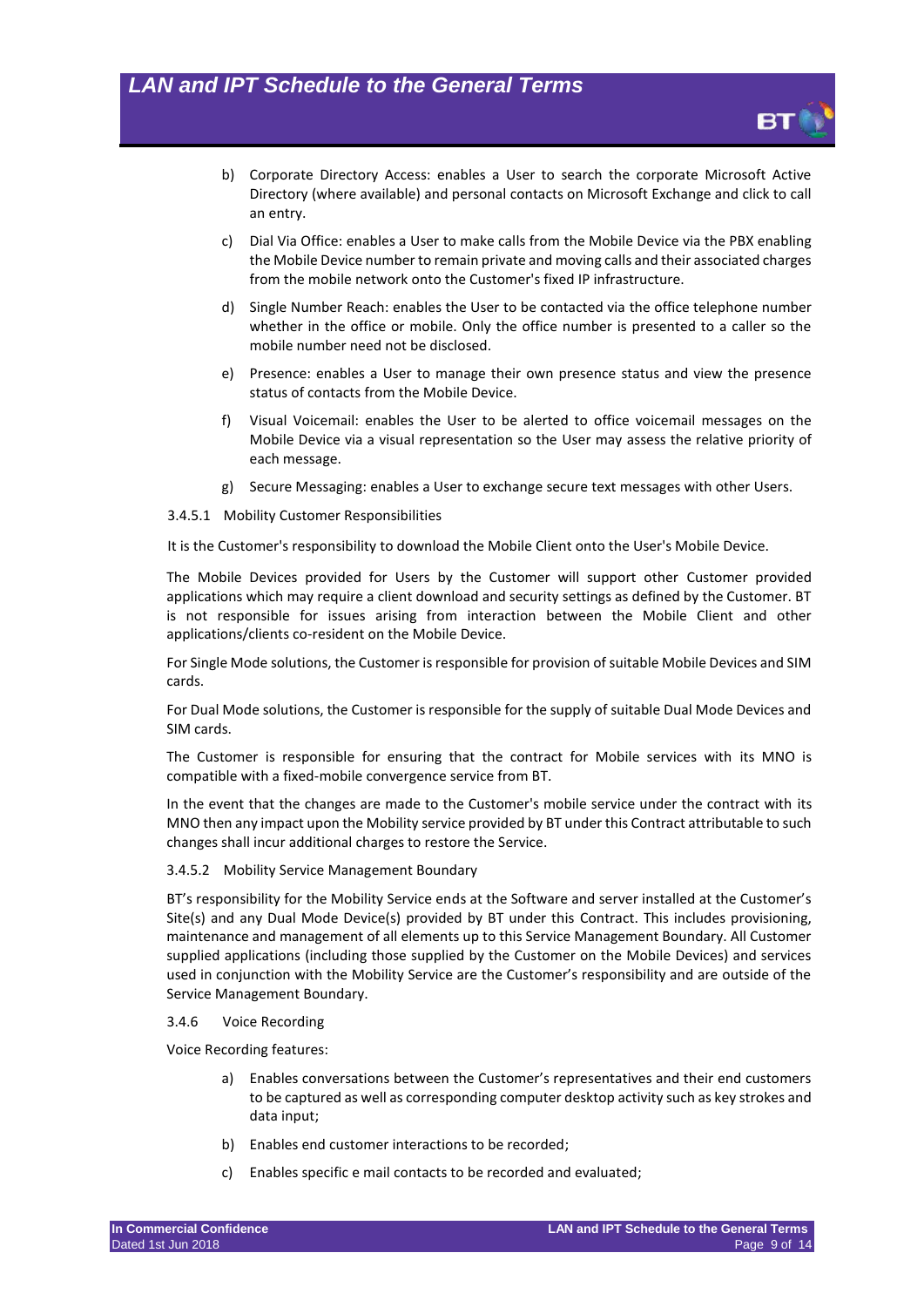- d) Enables web chat and instant messaging interactions to be recorded and analysed; and
- e) Enables the rapid search and retrieval of recorded customer interactions.
- 3.4.7 Attendant Console

Attendant Console applications provide the ability to manage several calls from multiple sources. Attendant Console features include call control, busy lamp field and presence, speed dials, and directory integration.

- 3.5 Updates to User Licencing, Features and Software
	- 3.5.1 The Customer is responsible for ensuring any changes or additions to User licencing or features made by a Third Party or the Customer do not extend the Service beyond its technical capabilities (system sizing). Where the Service is extended beyond its technical capabilities due to the issues outlined above BT will not be responsible for any resulting faults and/or downtime and any applicable Service Levels will not apply.
	- 3.5.2 The Customer agrees to order any additional licences and support within 60 days of adding or configuring a new user or feature above its current entitlement. The Customer will be prevented from adding further new features or Users if it has not purchased the required additional licence(s) and/or support within the 60 day period outlined above.
	- 3.5.3 Cisco Unified Communications Software Subscription includes application software upgrades for the duration of the activated subscription, provided the Customer has a current Cisco Unified Communications Essential Operate Service contract, and a valid licence for the application software covered under the subscription. The subscription is available on a number of products and applications.
	- 3.5.4 Where the Customer has a mixed estate of User Connect & Unified Workspace licences, it must purchase Cisco Unified Communications Software Subscription and an Essential Operate Service for all licensed Users.
	- 3.5.5 BT will not be responsible for the administration of software licences purchased from other suppliers. The administration of such licences will remain with the Customer.
	- 3.5.6 Subscriptions provided via BT must be purchased and renewed within the time frames notified by BT.
	- 3.5.7 BT will not be liable for the impact of any 3rd party software installed by any unauthorised 3rd parties.
- 3.6 Quality of Service
	- 3.6.1 The Quality of Service (QoS) for the Service may be affected if any of the networks involved in providing the end-to-end service are not QoS enabled, i.e. WLAN, LAN, WAN and Data Backhaul including Teleworker Broadband line . Where no formal QoS enablement has been created, e.g. Voice Class of Service, then the Customer may experience varying voice quality on calls.
	- 3.6.2 BT does not guarantee the quality of service for mobile devices when using collaboration services when connected over the internet (outside the BT provided LAN/WAN infrastructure).
- 3.7 IPT Application Server Backup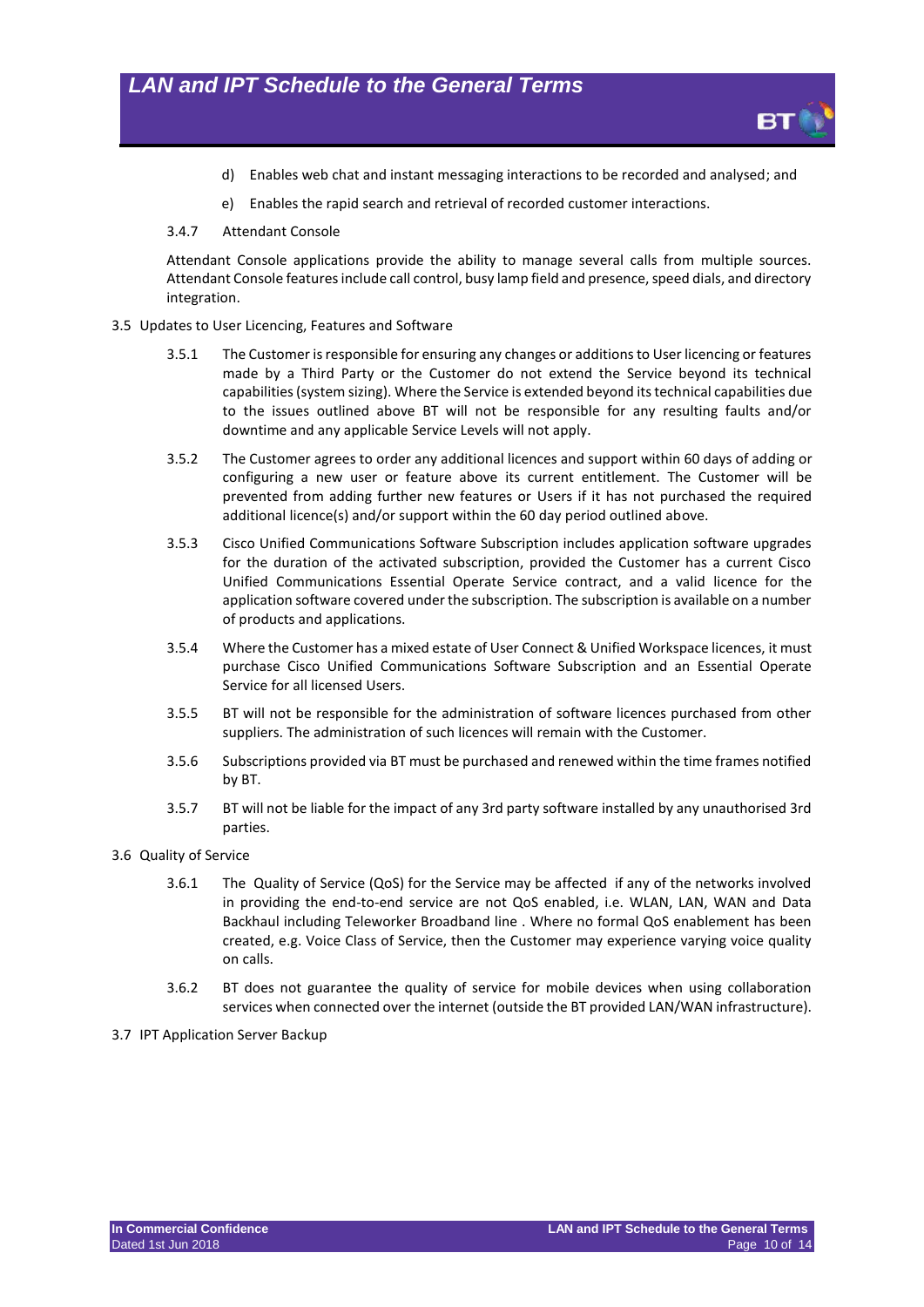3.7.1 Where the Customer has taken the OnSite Archive and Restoration Service, BT will configure those applications with inbuilt back-up functionality to back-up to the Network Attached Storage (NAS) server which is supplied with the OnSite Archive & Restoration Service. Where the Customer wishes to back-up an application which does not have inbuilt back-up functionality, then the Customer is responsible for ensuring that they supply and license Veritas Backup Exec and SQL Agent to support IPT application backups. Where the Customer requests BT to install and configure Customer supplied backup software, BT shall do so, but an additional charge will be payable. The Customer is responsible for in-life management and updating of any Customer supplied back-up software on IPT application servers.

#### 3.8 System Integration

- 3.8.1 Where system integration is not being provided by BT the Customer is responsible for providing its own proxy server where there is a requirement to have transparent but controlled access to the Internet. The Customer must ensure that every addressable interface in the 'private' side of the design can be addressed from the Customer address pool and policy.
- 3.8.2 The Customer is responsible for providing details of Users who have and have not got access to the Service provided.
- 3.8.3 The Customer is responsible for ensuring that testing of the security of the system is undertaken.

#### **4. BT Avaya IP Telephony Service (Marketed as One Enterprise Avaya)**

- 4.1 Service Overview
	- 4.1.1 The BT Avaya IPT Service ("**the Service**") provides the Customer with IP Telephony, Contact Centre and Business Applications hardware and software as one integrated service package, combining Avaya's world leading Contact Centre packages with BT service and support.
	- 4.1.2 The Service is delivered with remote capability so that the Purchased Equipment can be accessed without the need for a Site visit to configure the Service, make configuration changes and/or resolve faults.
	- 4.1.3 The Service is only available to Customers that have selected Purchased Equipment, a maintenance option of Standard Care, Business Care or Business Premium, Project Management with BT Desk Based Project Manager, Rapid Diagnostics Service, or Standard or Enhanced Incident Management and the On Time Delivery Service Level.
	- 4.1.4 Additional optional Services are available. These include Enhanced Fault Management options, Configuration Management options, Performance Reporting, additional Service Level options, Customer Service Management and Professional Services.
- 4.2 Service Description
	- 4.2.1 The Service comprises:
		- a) Hardware and Software for the following product types;
		- b) ACD voice call routing (Avaya Aura Contact Centre);
		- c) PBX voice call routing (Avaya Aura Session Manager, System Manager and Communication Manager);
		- d) Voice Messaging (Avaya Modular Messaging, Avaya Aura Communication Manager Messaging);
		- e) Avaya Communications Server 1000;
		- f) Avaya Call Pilot;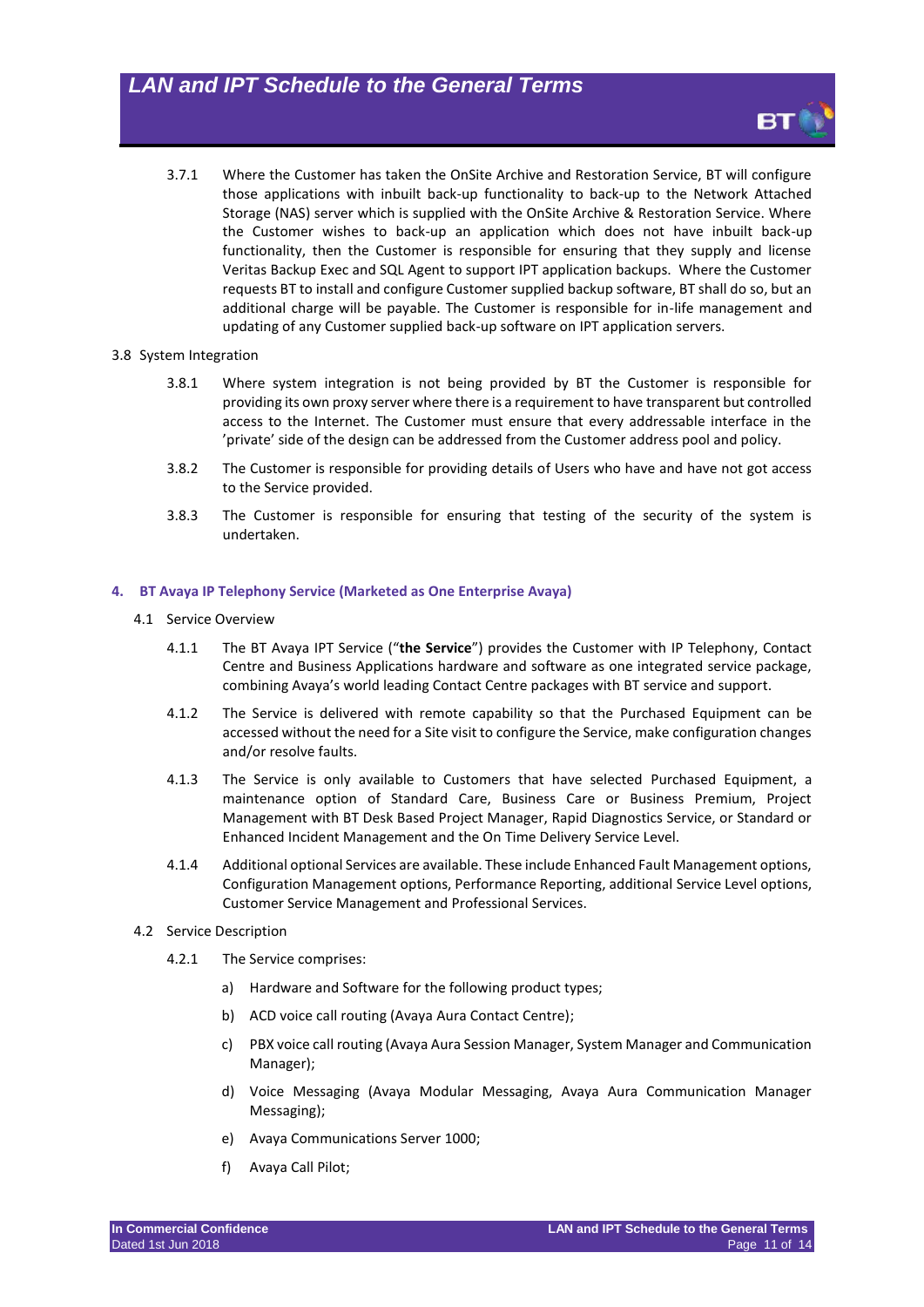

- g) Installation, Configuration and Implementation of the items specified in the Order Form and
- h) Maintenance and support of the items specified in the Order Form.
- 4.2.2 There are no management information and reporting elements associated with the Service.
- 4.2.3 For the avoidance of doubt, Service Upgrades (that is Software and hardware releases that include new features and/or functionality are not included in the Service) may be ordered from BT at an additional charge. Software updates (that is changes to Software for maintenance correction) that are provided as part of the Service will be provided subject to clause 12 of the General Terms. The Customer acknowledges that BT will not be under any obligation to provide maintenance or repair of the Purchased Equipment if the Customer has not permitted BT to implement Software updates.
- 4.2.4 The desktop Software will be installed by BT on a single, Customer provided, desktop PC to demonstrate that the Service is operating in accordance with the technical design specification. If the Customer requests in writing that BT installs and configures client software on additional workstations, and BT agrees, it will be subject to additional charges.
- 4.2.5 BT does not guarantee and accepts no liability for the quality of any IPT voice calls which are made across any network which is not enabled to carry Class of Service 1 data from the CoS 3 Model or Expedite Forwarding from the DSCP CoS Model.
- 4.2 BT Service Management Boundary
	- 4.4.3 The Service Management Boundary is up to and including the Network Interface Card(s) (NIC) or the nearest isolation point, such as a point where a patch lead can be connected on the Purchased Equipment and for Software, up to the BT APIs and Graphical User Interface (GUI) applications supplied to the Customer. For the avoidance of doubt, the Service Management Boundary does not extend to any BT or Customer provided Wide Area Network (WAN), Local Area Network (LAN), PSTN connectivity, Customer developed Software applications, Customer desktop PC's and operating systems, Customer routing and IVR scripts or IVR applications.
- 4.4 The Customer's Responsibilities
	- 4.4.1 The Customer is responsible for:
		- a) providing computers that meet the specifications as notified by BT. If required, BT can supply such computers subject to additional charges and terms and conditions;
		- b) ensuring all Users are adequately trained to use the Service;
		- c) the repair or replacement of damaged or faulty phones. The Service supports use of the Avaya soft-phone client and specific Avaya handsets as notified by BT from time to time. For the avoidance of doubt, BT will not supply or maintain the Avaya handsets unless otherwise agreed in writing and stated in the Order Form;
		- d) giving BT remote electronic access to the Purchased Equipment in order to provide the Service. The Customer agrees that it will:
			- (i) allow BT to connect any necessary items of compatible equipment to the Service for diagnostic or configuration purposes; and
			- (ii) not disconnect any facilities or Purchased Equipment used for remote access, or otherwise impede or prevent such remote access. Any relevant response times will be extended by the period BT is, or was, unable to remotely access the Service due to the Customer;
		- e) ensuring that all software it develops, which integrates with the Service and which is not provided as part of the Service is compatible to within two releases of the prevailing Avaya Application Programme Interface (API) software release; and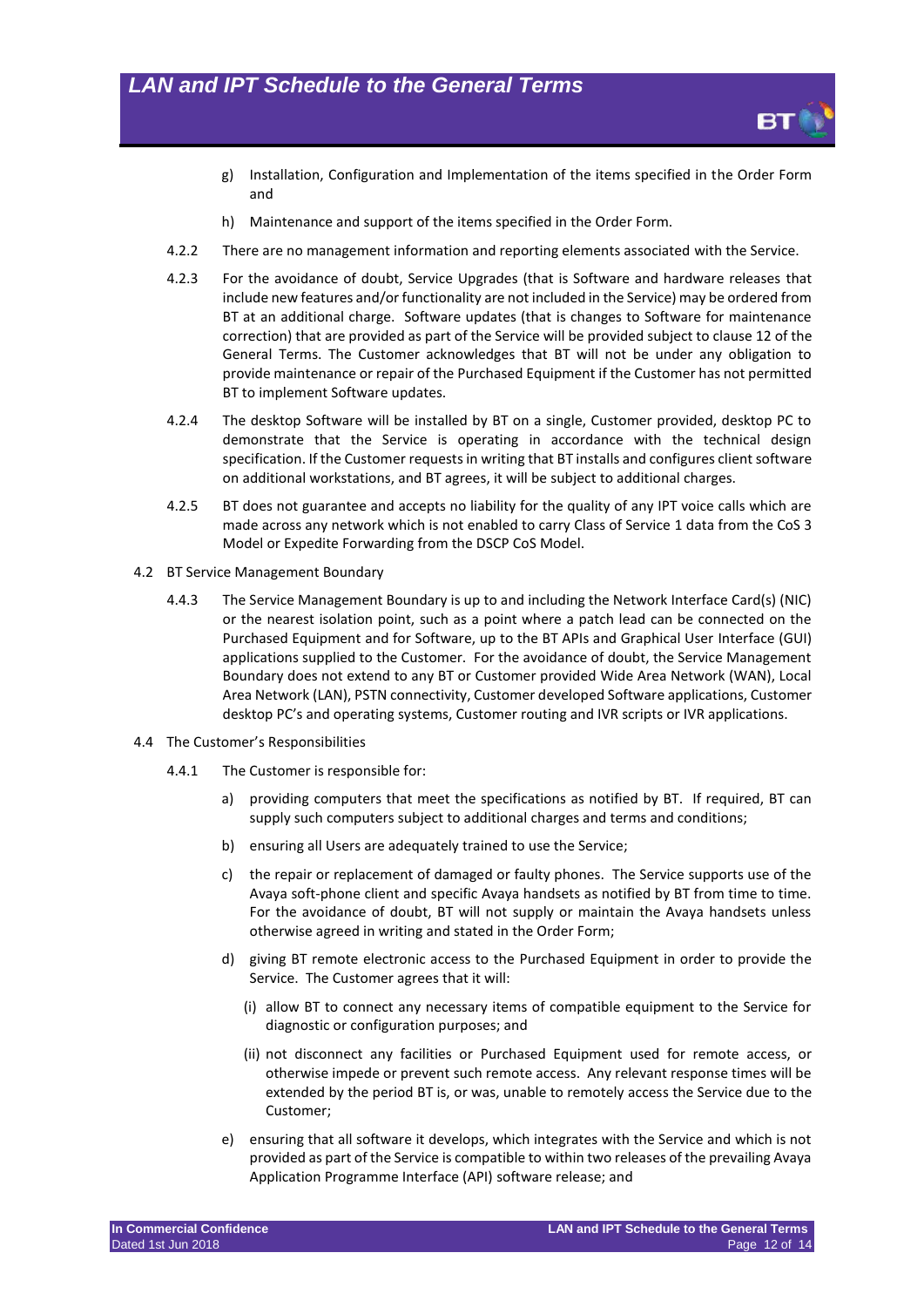- f) in order for BT to provide the Avaya IPT Service the Customer, having the following Services in place. Each service must meet the minimum requirements specified by BT.
	- i) Wide Area Network IP transport with voice QoS with any to any routing connection (e.g., BT MPLS);
	- ii) Local Area Network IP transport with voice QoS. (power over ethernet is recommended); and
	- iii) connection to a public telephony service at each Site.

#### <span id="page-12-0"></span>4.5 Warranty

- 4.5.1 Warranty Limitation: to the maximum extent permitted by law, BT does not warrant uninterrupted or error free operation of the Service or that the Service will prevent Dial Through Fraud or any similar or related fraud. The warranty remedies expressly provided in this paragraph [4.5](#page-12-0) will be the Customer's sole and exclusive remedies and except as expressly set out in the rest of the Contract all other representations and warranties, express or implied are excluded.
- 4.5.2 Software: BT warrants that the Software is free from all "viruses" that could have been reasonably detected by using the latest (at the date of dispatch by BT or Avaya) version of commercially available virus detection software.

#### **5. Defined Terms**

In addition to the defined terms in the General Terms and Managed Service from BT Schedule, the following defined terms apply in this Schedule (and in the case of conflict between these defined terms and the defined terms in the General Terms, these defined terms will take precedence for the purposes of this Schedule):

**"3G"** means the third-generation in the context of mobile phone standards. The services associated with 3G include wide-area wireless voice telephony and broadband wireless data, all in a mobile environment.

**"ACD**" means Automatic Call Distribution.

**"Access Point"** or AP means a device that allows wireless devices to connect to a wired network using Wi-Fi Standards.

**"ACM"** means Avaya Call Manager.

**"AES"** means Avaya Enablement Services.

**"Anonymised Data"** means data where information identifying an individual is not visible to the Customer.

**"API"** means Application Programme Interface.

**"Avaya"** means Avaya UK.

**"Business Applications"** means products such as IVR and presence servers.

**"CMS"** means Call Management System.

**"CTI"** means Computer Telephony Interface.

**"Customer Traffic"** means data passing between the User Device and the Host Services.

**"Dashboard"** means the LAN Connect Cloud web interface used to access the LAN Connect Cloud Controller.

**"Dial Through Fraud"** means unauthorised use of telecommunications services or facilities accessed through or connected to the Service.

**"Digital Certificates"** means electronic credentials that are used to authenticate devices.